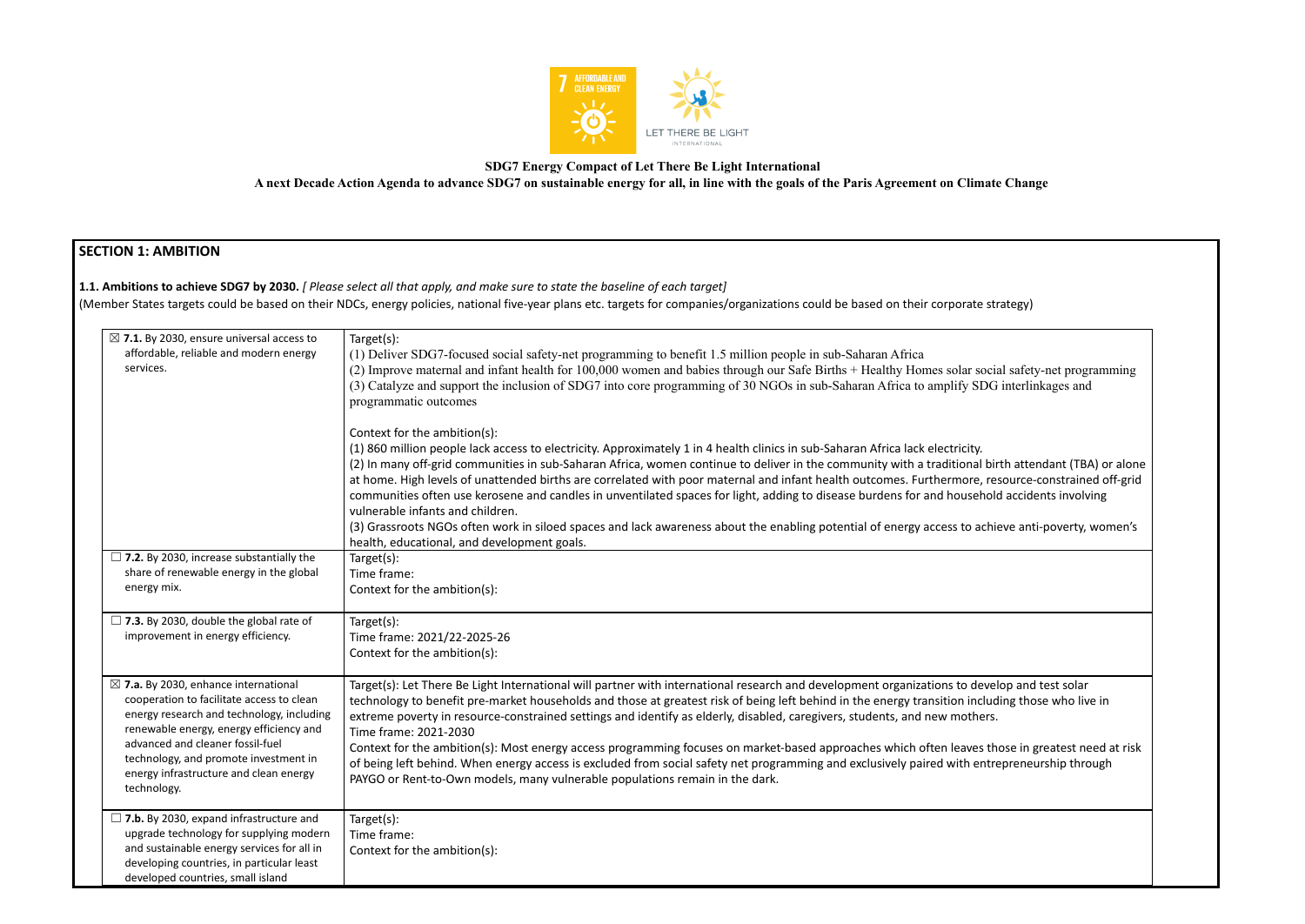| developing States, and land-locked       |
|------------------------------------------|
| developing countries, in accordance with |
| their respective programs of support.    |

1.2. Other ambitions in support of SDG7 by 2030 and net-zero emissions by 2050. [Please describe below e.g., coal phase out or reforming fossil fuel subsidies etc.]

Target(s): Time frame: Context for the ambition(s):

# **SECTION 2: ACTIONS TO ACHIEVE THE AMBITION**

2.1. Please add at least one key action for each of the elaborated ambition(s) from section 1. *[Please add rows as needed].*

| Description of action (please specify for which ambition from Section 1)                                                                                                                                                                                                                                                                                                                                                                                                                                                                                                                                                                                                                                                                                                                                                                                                                                                                                                                     | Start and end date                      |
|----------------------------------------------------------------------------------------------------------------------------------------------------------------------------------------------------------------------------------------------------------------------------------------------------------------------------------------------------------------------------------------------------------------------------------------------------------------------------------------------------------------------------------------------------------------------------------------------------------------------------------------------------------------------------------------------------------------------------------------------------------------------------------------------------------------------------------------------------------------------------------------------------------------------------------------------------------------------------------------------|-----------------------------------------|
| 7.1 Ambitions                                                                                                                                                                                                                                                                                                                                                                                                                                                                                                                                                                                                                                                                                                                                                                                                                                                                                                                                                                                | 10.01.21-12.31.30                       |
| $(1)$ 1,500,000 people will have access to safe lighting at home and/or in their local health clinics<br>Let There Be Light International commits to increasing our solar social safety-net programming impact from a current goal of 21,000 homes with a safe pico<br>light to 60,000 homes by 2030. Furthermore, we pledge to increase our solar-electrification and ongoing systems support of 54 rural health clinics to a total<br>of 120 off-grid clinics with basic solar-electrification systems by 2030.                                                                                                                                                                                                                                                                                                                                                                                                                                                                            |                                         |
| (2) 100,000 new mothers and infants will have access to safe lighting during delivery and after the critical birth event for infant care at home.<br>50 frontline health clinics in sub-Saharan Africa will offer Safe Births + Healthy Homes (SB+HH) programming to improve maternal and infant health<br>outcomes in rural communities. SB+HH is LTBLI's signature maternal and infant health project that recognizes the need for electricity and light at both the<br>critical birth event as well as during infant care in the home. Safe Births + Healthy Homes incentivizes attended births by donating a pico solar light to new<br>mothers who deliver at an electrified health clinic with a trained birthing attendant. SB+HH combines the solar-electrification of off-grid health clinics with<br>the donation of a solar light to new mothers who deliver at participating clinics and includes community-level renewable energy and attended birth<br>outreach and education. |                                         |
| (3) 30 grassroots NGOs in sub-Saharan Africa will integrate SDG7 into their core programming. Recognizing the interlinked nature of Agenda 2030 and the<br>opportunity for cooperation across sectors and geography, LTBLI will support aligned NGOs as they integrate SDG7 indicators into their current programs in<br>order to amplify outcomes across siloes.                                                                                                                                                                                                                                                                                                                                                                                                                                                                                                                                                                                                                            |                                         |
| Description of action (please specify for which ambition from Section 1)<br>7.a. Ambition                                                                                                                                                                                                                                                                                                                                                                                                                                                                                                                                                                                                                                                                                                                                                                                                                                                                                                    | Start and end date<br>10.01.21-12.31.30 |
| LTBLI will identify and work with 5 international partners annually to enhance international cooperation to facilitate access to clean energy research and<br>technology.                                                                                                                                                                                                                                                                                                                                                                                                                                                                                                                                                                                                                                                                                                                                                                                                                    |                                         |
| Description of action (please specify for which ambition from Section 1)                                                                                                                                                                                                                                                                                                                                                                                                                                                                                                                                                                                                                                                                                                                                                                                                                                                                                                                     | Start and end date                      |

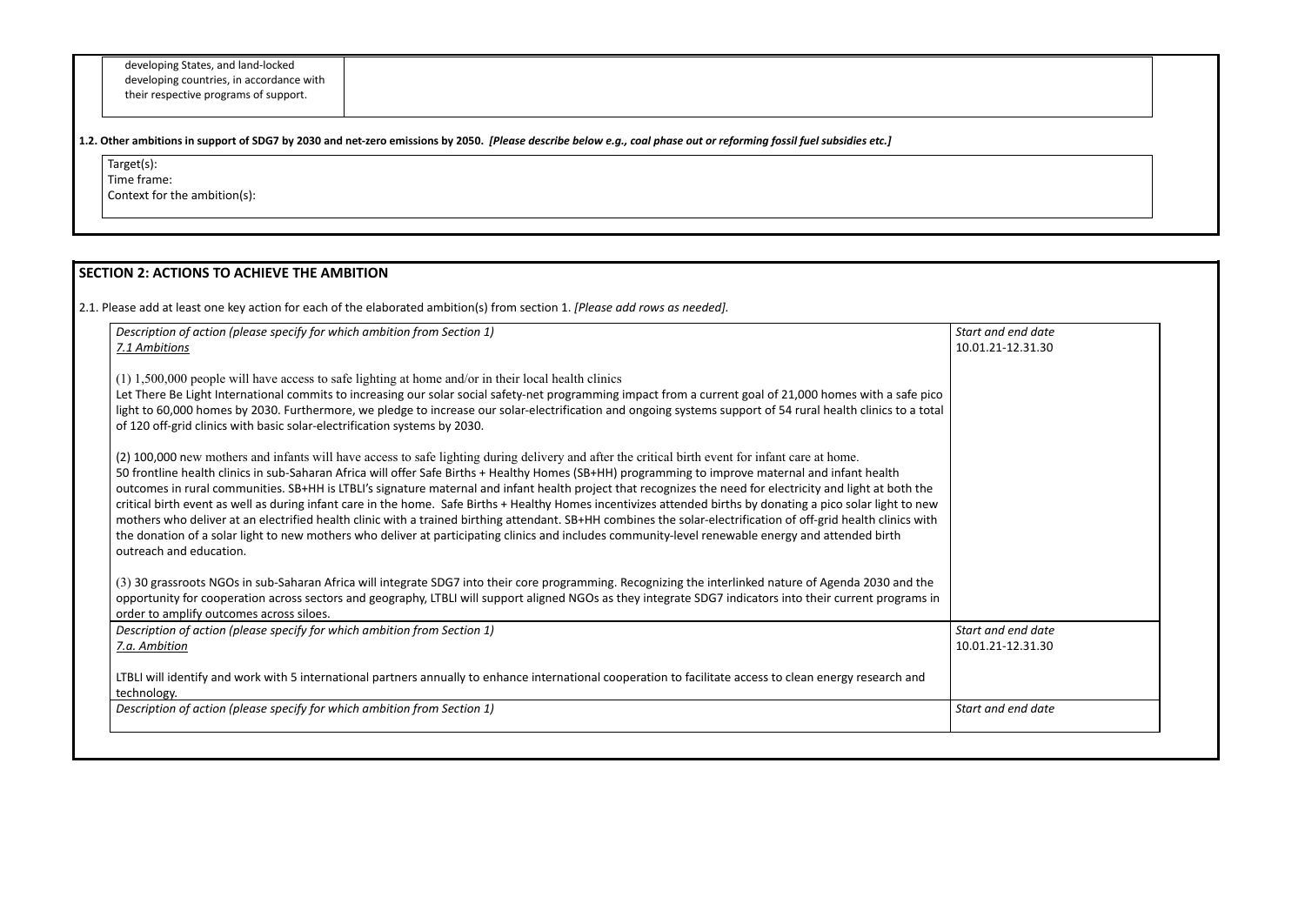### **SECTION 3: OUTCOMES**

3.1*.* Please add at least one measurable and time-based outcome for **each** of the actions from section 2. *[Please add rows as needed].*

| Outcome                                                                                                                                                | Date       |
|--------------------------------------------------------------------------------------------------------------------------------------------------------|------------|
| 325,000 people will benefit from the home-based programming and 1.2 million people will have access to improved healthcare access and delivery by      | 12/31/2030 |
| 2030. Through our partnership with Solar Health Uganda 7,500 homes will receive community-based solar training and a donated pico light annually       |            |
| for a total of 60,000 homes and 325,000 people impacted. 66 off-grid frontline health clinics will receive expandable solar-electrical systems with    |            |
| ongoing support and battery replacement funds (300-600 Watt systems) including electrification of staff quarters, impacting 1,200,000 people.          |            |
| 3-5 grassroots NGOs in sub-Saharan Africa annually will receive SDG7 training and will sign Distribution Agreements with LTBLI for a total of 30 LTBLI | 12/31/2030 |
| partnerships                                                                                                                                           |            |
| 100,000 total and 18,000 mother/baby pairs annually will benefit from Safe Births + Healthy Homes programming at 50 rural health clinics. Outcomes     | 12/31/2030 |
| will include improved maternal and infant birth outcomes, increased rates of attended births, improved health and safety at home as well as reduced    |            |
| infant pneumonia and childhood burns rates.                                                                                                            |            |
| LTBLI will continue to contribute to SEforAll.org's People-Centered Accelerator (PCA) for Energy Access and the REN21 reports while supporting the     |            |
| development of clean energy technology to meet the unmet needs of people living in energy poverty including homebound elders, students and             |            |
| those living with disabilities. LTBLI participates in multi-stakeholder platforms to advocate for the development and deployment of programming and    |            |
| technology that addresses the interlinked nature of the SDGs with a specific focus on health, safety, education and women's empowerment. LTBLI also    |            |
| will leverage our US and global networks (Climate Reality Leaders, Catalyst2030, Global Impact Network, ShineInvest, PowerShift Network, the UN        |            |
| NGO Major Group, Women's Major Group, MGoS and others) to advocate for the recognition of SDG7 as an enabler of climate action and the                 |            |
| achievement of Agenda2030.                                                                                                                             |            |
|                                                                                                                                                        |            |
|                                                                                                                                                        |            |
|                                                                                                                                                        |            |

### **SECTION 4: REQUIRED RESOURCES AND SUPPORT**

4.1. Please specify required finance and investments for **each** of the actions in section 2.

1) 39,000 homes receive pico lights at USD\$15/unit (purchased, delivered, field officers trained, transportation, intake and follow-up support) and 66 health clinics (level II and III) provided with basic solar electrification (300-600Watt systems with appropriate use signage and ongoing staff training) at \$3,500 = \$2,895,000 2) 45 health clinics providing maternity services will join Safe Births + Healthy Homes at (minimum) \$10,000 per site = \$450,000

3) 20 NGOs begin partnerships with LTBLI to incorporate SDG7 into their core programming at \$1,500/partner for outreach and training materials = \$35,000

4.2. [For countries only] In case support is required for the actions in section 2, please select from below and describe the required support and specify for which action.

*[Examples of support for Member States could include: Access to low-cost affordable debt through strategic de-risking instruments, capacity building in data collection; development of integrated energy plans and energy transition pathways; technical assistance, etc.]*

| $\Box$ Financing                               | Description        |
|------------------------------------------------|--------------------|
| $\Box$ In-Kind contribution                    | Description        |
| $\Box$ Technical Support                       | <b>Description</b> |
| $\Box$ Other/Please specify $\Box$ Description |                    |
|                                                |                    |

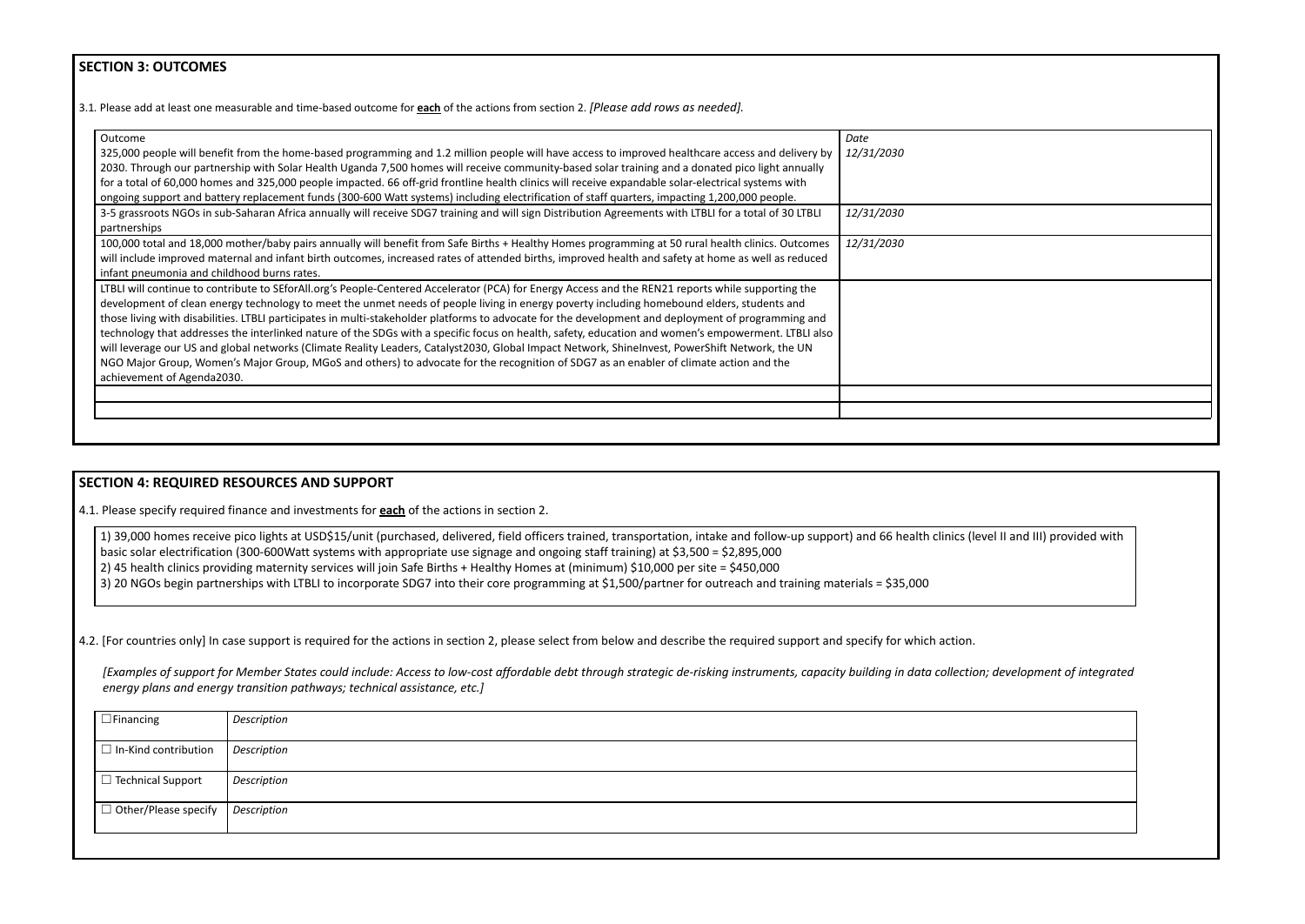### **SECTION 5: IMPACT**

5.1. Countries planned for implementation including number of people potentially impacted.

Uganda, Kenya and Malawi (with the possibility of expansion to other countries with appropriate stakeholder support) impacting 1.6 million people.

5.2. Alignment with the 2030 Agenda for Sustainable Development – Please describe how **each** of the actions from section 2 impact advancing the SDGs by 2030. *[up to 500 words, please upload supporting strategy documents as needed]*

Noting the "interlinked and indivisible" nature of the 2030 Agenda, Let There Be Light International (LTBLI) works with a holistic, multi-sectoral, and multi-stakeholder approach to SDG implementation. Striving to ensure that we leave no one behind in our efforts to achieve Agenda 2030, LTBLI works through active partnerships (SDG17) on the intersection of energy access with Poverty alleviation (SDG1), Good Health and Wellbeing (SDG3), Gender Equality (SDG5), Education (SDG4), and Climate Action (SDG13).

Facilitating the safe lighting of low-resource off-grid homes advances both SDG7 as well as removes a key economic stressor (SDG1) on families living at or below the extreme poverty line. In homes where the average expenditure on kerosene or candles for lighting is 10-30% of total household income, the provision of a solar light that provides safe, renewable light for 3-5 years allows for the redirection of household funds to cover other critical necessities such as food, medicine and school fees. Eliminating kerosene and candles also supports Climate Action (SDG13) by removing the need to burn fossil fuels for light. Through our Lights4Literacy project through which LTBLI partners with literacy NGOs, students receive a solar light (SDG7) with an age-appropriate book (SDG4) and literacy training to impact educational outcomes. The donation of a solar light to new mothers after delivery with a trained birth attendant through Safe Births + Healthy Homes bolsters self-reported levels of health and wellbeing (SDG3) and supports women's sense of empowerment and equality (SDG5), as they report being more frequently able to participate in household decision making.

5.3. Alignment with Paris Agreement and net-zero by 2050 - Please describe how each of the actions from section 2 align with the Paris Agreement and national NDCs (if applicable) and support the net-zero emissions by 2050. *[up to 500 words, please upload supporting strategy documents as needed]*

All Let There Be Light International programming is aligned with the Paris Agreement and supports the net-zero emissions standards by 2050. Since 2017, LTBLI has been a member of the [WeAreStillIn](https://www.wearestillin.com/organization/let-there-be-light-international) movement, committing to supporting the goals set by the Paris Accord. The reduction and/or elimination of the burning of fossil fuels including kerosene and wax candles for lighting through pico and solar system rollouts represent achievable goals with outsized socio-economic benefits to the community members participating in our net-zero programming.

Donating and installing upgradable solar electrical systems on frontline, off-grid clinics improves healthcare access and delivery (SDG3) and reduces climate impacts (SDG13) through the elimination of fossil fuel generators and kerosene lamps. The clinics extend their hours of operation and, with the inclusion of staff quarters in electrification projects, staff turnover is reduced, adding to improvements in healthcare delivery and outcomes.

Solar light recipients participate in intake surveys and follow-up surveys after 6 or more months of pico light usage. Indicators of program success include savings on household lighting, improvements in health and safety, increases in hours children study in the evening, and hours of productive use.

Our theory of change emphasizes the need for collaboration and amplification of aligned goals through active partnerships (SDG17) with other NGOs working in unelectrified communities in sub-Saharan Africa. As more grassroots organizations, governments, health ministries and multistakeholder groups recognize that achieving SDG7 will support and improve their programmatic outcomes, the faster and farther we can travel toward achieving Agenda 2030.

#### **SECTION 6: MONITORING AND REPORTING**

6.1. Please describe how you intend to track the progress of the proposed outcomes in section 3. Please also describe if you intend to use other existing reporting frameworks to track progress on the proposed outcomes.

Monitoring and reporting are integral and ongoing components of all LTBLI programming.

Health clinics participating in our solar-electrification programming report bi-monthly to our partner, Solar Health Uganda, on system maintenance and performance. Impacts are tracked including increases in attended births, hours of operation, number of patients seen on a weekly basis, and other indicators.

Clinics participating in Safe Births + Healthy Homes track attended birth rates in their communities and report monthly about the functioning of their solar systems. Clinic staff also administer intake surveys to all new mothers after delivery upon receipt of their solar light for infant care at home and conduct follow-up surveys with 40% of participants at the 10-week vaccination appointments.

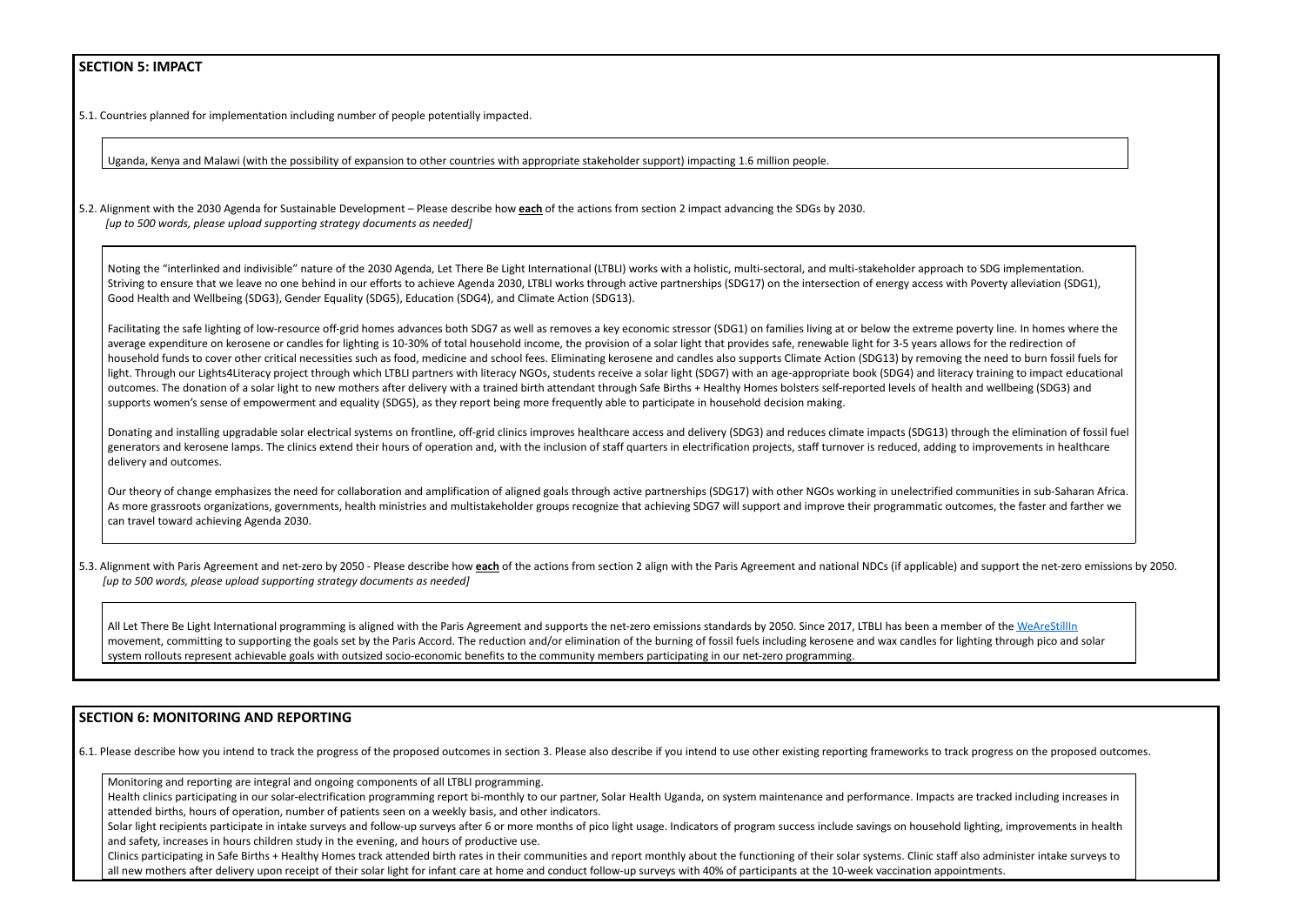Partner organizations are contact bimonthly and offered SDG7-focused support and training materials for outreach to off-grid communities including information about where and how to participate in LTBLI programming as well as information about how and where to purchase solar products from local vendors, as we strive to seed and support local solar markets.

#### **SECTION 7: GUIDING PRINCIPLES CHECK LIST**

Please use the checklist below to validate that the proposed Energy Compact is aligned with the guiding principles.

I. Stepping up ambition and accelerating action - Increase contribution of and accelerate the implementation of the SDG7 targets in support of the 2030 Agenda for Sustainable Development for Paris Agreement

1. 1. Does the Energy Compact strengthen and/or add a target, commitment, policy, action related to SDG7 and its linkages to the other SDGs that results in a higher cumulative impact compared to existing frameworks? ☒Yes ☐No

I.3. Does the Energy Compact consider inclusion of key priority issues towards achieving SDG7 by 2030 and the net-zero emission goal of the Paris Agreement by 2050 - as defied by latest global analysis and data including t *outcome of the Technical Working Groups?* ☒Yes ☐No

II. Alignment with the 2030 agenda on Sustainable Development Goals - Ensure coherence and alignment with SDG implementation plans and strategies by 2030 as well as national development plans and priorities.

II.1. Has the Energy Compact considered enabling actions of SDG7 to reach the other sustainable development goals by 2030?  $\boxtimes$  Yes  $\Box$  No

II.2. Does the Energy Compact align with national, sectoral, and/or sub-national sustainable development strategies/plans, including SDG implementation plans/roadmaps?  $\boxtimes$ Yes  $\Box$ No

*I.2. Does the Energy Compact increase the geographical and/or sectoral coverage of SDG7 related efforts?* ☒Yes ☐No

*II.3. Has the Energy Compact considered a timeframe in line with the Decade of Action?* ☒Yes ☐No

III. Alignment with Paris Agreement and net-zero by 2050 - Ensure coherence and alignment with the Nationally Determined Contributions, long term net zero emission strategies.

III.1. Has the Energy Compact considered a timeframe in line with the net-zero goal of the Paris Agreement by 2050?  $\boxtimes$  Yes  $\Box$  No

*III.2. Has the Energy Compact considered energy-related targets and information in the updated/enhanced NDCs?* ☒Yes ☐No

III.3. Has the Enerav Compact considered alianment with reachina the net-zero emissions aoal set by many countries by 2050?  $\boxtimes$  Yes  $\Box$  No

IV. Leaving no one behind, strengthening inclusion, interlinkages, and synergies - Enabling the achievement of SDGs and just transition by reflecting interlinkages with other SDGs.

*IV.1. Does the Energy Compact include socio-economic impacts of measures being considered?* ☒Yes ☐No

*IV.2. Does the Energy Compact identify steps towards an inclusive, just energy transition?* ☒Yes ☐No

IV.3. Does the Eneray Compact consider measures that address the needs of the most vulnerable aroups (e.g. those impacted the most by eneray transitions, lack of eneray access)?  $\boxtimes$  Yes  $\Box$  No

V. Feasibility and Robustness - Commitments and measures are technically sound, feasible, and verifiable based a set of objectives with specific performance indicators, baselines, targets and data sources as needed.

V.1. Is the information included in the Energy Compact based on updated quality data and sectoral assessments, with clear and transparent methodologies related to the proposed measures?  $\boxtimes$  Yes  $\Box$  No

V.2. Has the Energy Compact considered inclusion of a set of SMART (specific, measurable, achievable, resource-based and time based) objectives?  $\boxtimes$  Yes  $\Box$ No

V.3. Has the Eneray Compact considered issues related to means of implementation to ensure feasibility of measures proposed (e.a. cost and financina strateay, technical assistant needs and partnerships, policy and reaulato *gaps, data and technology)?* ⊠Yes □No

#### **SECTION 8: ENERGY COMPACT GENERAL INFORMATION**

8.1. Title/name of the Energy Compact

Solar Lights Change Lives

8.2. Lead entity name (for joint Energy Compacts please list all parties and include, in parenthesis, its entity type, using entity type from below)